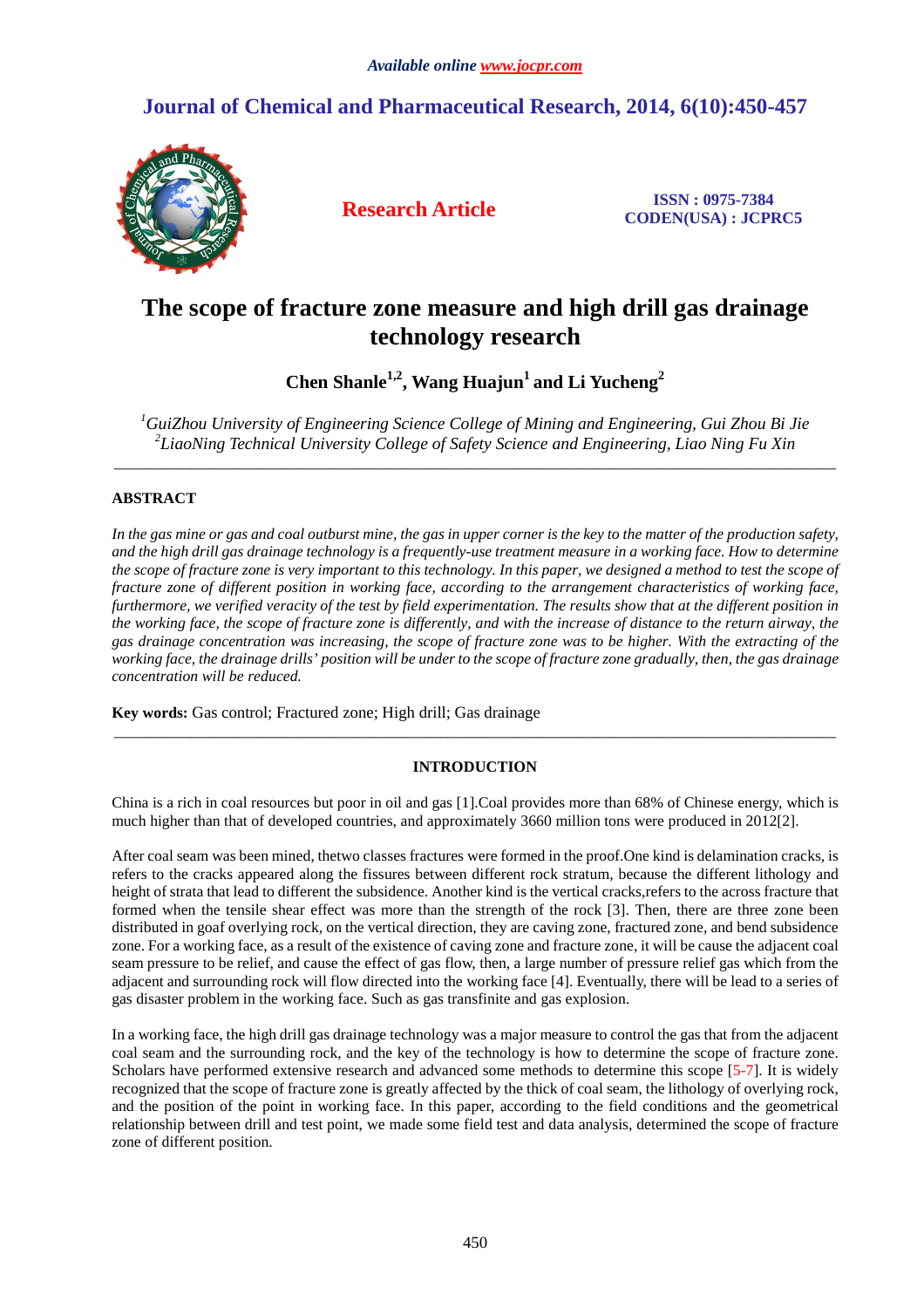# **THE HIGHDRILLGAS DRAINAGE TECHNOLOGY**

# **2.1 theory of high drill gas drainage**

After the coal has been mined, the key strata controlled the upper strata and surface movement [8]. Under the key strata, there is a fracture development zone called "O-shaped circle" that interconnected on the crosswise [9,10]. Obviously, the side of "O-shaped circle" which close to the working face is immobilization, and the other side will keep moving with the working face. The rate of movement is equal to the rate of working face advance. So, the "O-shaped circle" will be always there. Either above or below the "O-shaped circle", in the coal seam influenced by caving, the gas would be transport to the center of "O-shaped circle" under the effect of concentration gradient and pressure gradient. Then, the "O-shaped circle" become to be a main area that the gas gathering and transporting [11].

*\_\_\_\_\_\_\_\_\_\_\_\_\_\_\_\_\_\_\_\_\_\_\_\_\_\_\_\_\_\_\_\_\_\_\_\_\_\_\_\_\_\_\_\_\_\_\_\_\_\_\_\_\_\_\_\_\_\_\_\_\_\_\_\_\_\_\_\_\_\_\_\_\_\_\_\_\_\_*

The high drill gas drainage refers to use the fracture zone formed because the coal caving, in the "O-shaped circle", and the drill hole to drainage the gas in goaf [4,12].

## **2.2 Design of high drill gas drainage**

The drill field of high drill gas drainage technology always arranged in the return airway, the drills along with the coal seam, and directed to the working face (fig.1 and fig.2).



**Fig.2 The sections arrangement of high position drills in working face** 

As show in fig.1 and fig.2, *a* is the distance between drill field and the working face, along with return airway; *b* is the distance between drills' tail end and the upper corner; *h* is the height difference between drills' tail end and the upper corner;  $\alpha$  is the coal bed pitch; *x* is the distance between test point at the working face and the upper corner, along with the working face;  $H_x$  is the height of fracture zone at the x test point; *l* is the length of drills.

According to the geometrical relationship, the high drills' length, drift angle( $\theta$ ) and elevation angle ( $\beta$ ) can be calculated by the formulas as follow (based on the center line of return airway):

$$
l = \sqrt{a^2 + b^2 + h^2} \quad (1)
$$

$$
\beta = \arcsin \frac{h}{\sqrt{a^2 + b^2 + h^2}}
$$
 (2)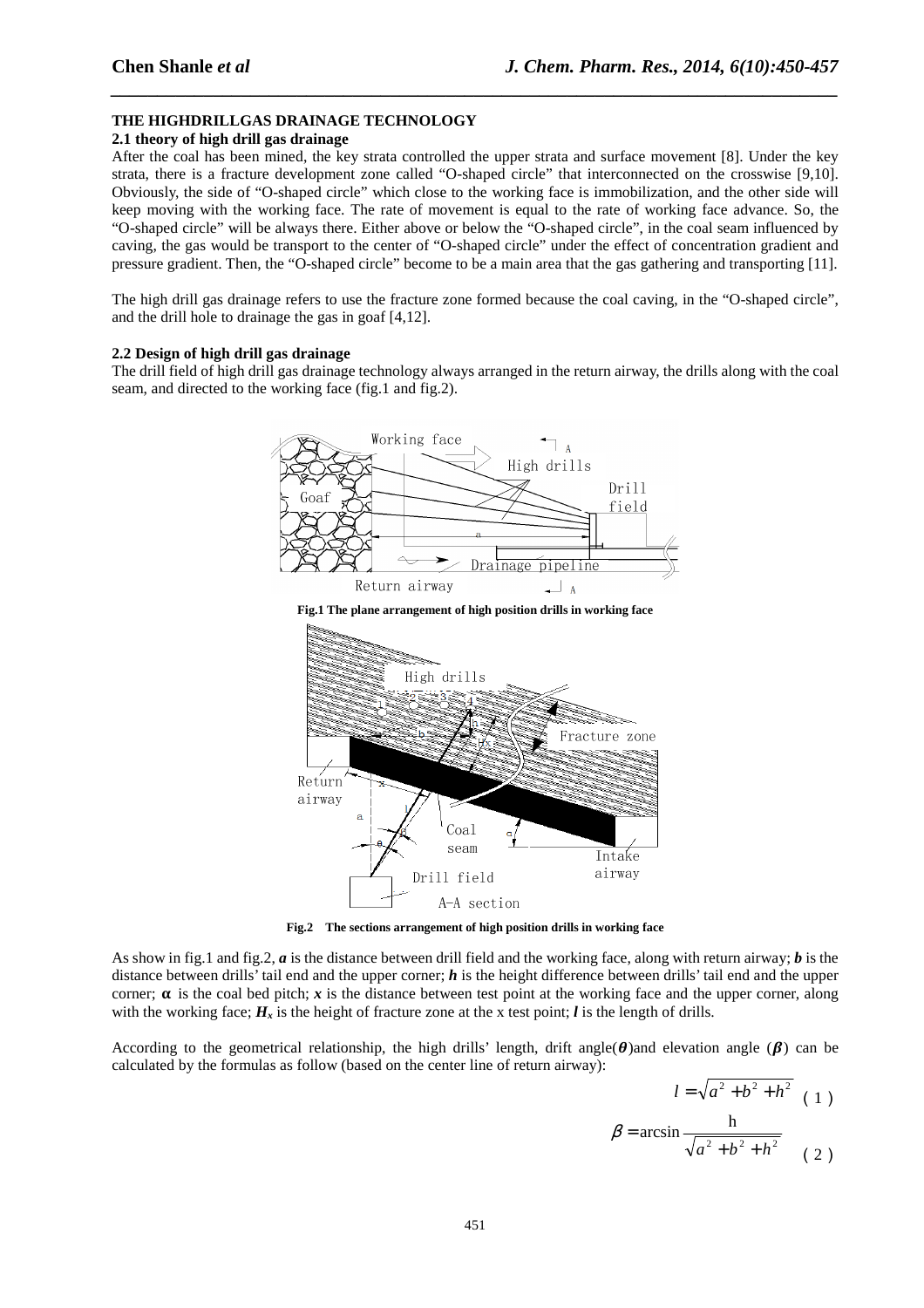$\theta$ 

$$
= \arctan \frac{b}{a} \qquad (3)
$$

$$
b = \frac{x}{\cos \alpha} \quad (4)
$$

$$
h = \frac{\tan \alpha}{H_x - x \tan \alpha} \qquad (5)
$$

where,  $\beta$  is the elevation angle of drills;  $\theta$  is the drift angle of drills.

Takethe formula (4) and (5) into (1), (2) and (3),respectively. Then, the parameters of high drills can be calculated by the formulas as follow:

β

*\_\_\_\_\_\_\_\_\_\_\_\_\_\_\_\_\_\_\_\_\_\_\_\_\_\_\_\_\_\_\_\_\_\_\_\_\_\_\_\_\_\_\_\_\_\_\_\_\_\_\_\_\_\_\_\_\_\_\_\_\_\_\_\_\_\_\_\_\_\_\_\_\_\_\_\_\_\_*

$$
l = \sqrt{a^2 + (\frac{x}{\cos \alpha})^2 + (\frac{\tan \alpha}{H_x - x \tan \alpha})^2}
$$
  

$$
\tan \alpha / (H_x - x \tan \alpha)
$$
 (6)

$$
= \arcsin \frac{\tan x / (\tan x)}{\sqrt{a^2 + (\frac{x}{\cos \alpha})^2 + (\frac{\tan \alpha}{H_x} - x \tan \alpha)^2}}
$$
(7)

$$
\theta = \arctan \frac{x}{a \cos \alpha} \quad (8)
$$

#### **Field experimentation**

At present, there are two methods to determine the scope of fracture zone, they are empirical formula and gas volume fraction test. The empirical formula as follow [13]:

$$
H = \frac{100M}{3.1M + 6.0} \pm 6.5 \quad (9)
$$

where,  $M$  is the height of working face.

#### **3.1 The situation of working face**

The minable thickness of the 4th coal seam in the mine is 2.67 m, the coal bed pitch is  $14^{\circ}$ . There is one or two dirt bands in the 4th coal seam, the content of gas is  $3.2 \text{ m}^3$ /t. The A4005 working face located the east area of the mine, the length is 641 m on the trend direction, and the length is 160 m on the inclination direction. The arrangement of the working face is show in fig 3.

According to the geological conditions and production specifications, comprehensive mechanized coal mining method has been adopted in A4005 working face. The designed air volume was 900 m3 per min. In the initial production stage, the gas concentration at the upper corner of A4005 working face is more than 4.6%, and in the depth of goaf the gas concentration is 27%, the gas concentration in the return airway is beyond 1.5%. So, the manager decided to use the high gas drainage technology to control the gas in goaf, which from the adjacent coal seam and surrounding rock.

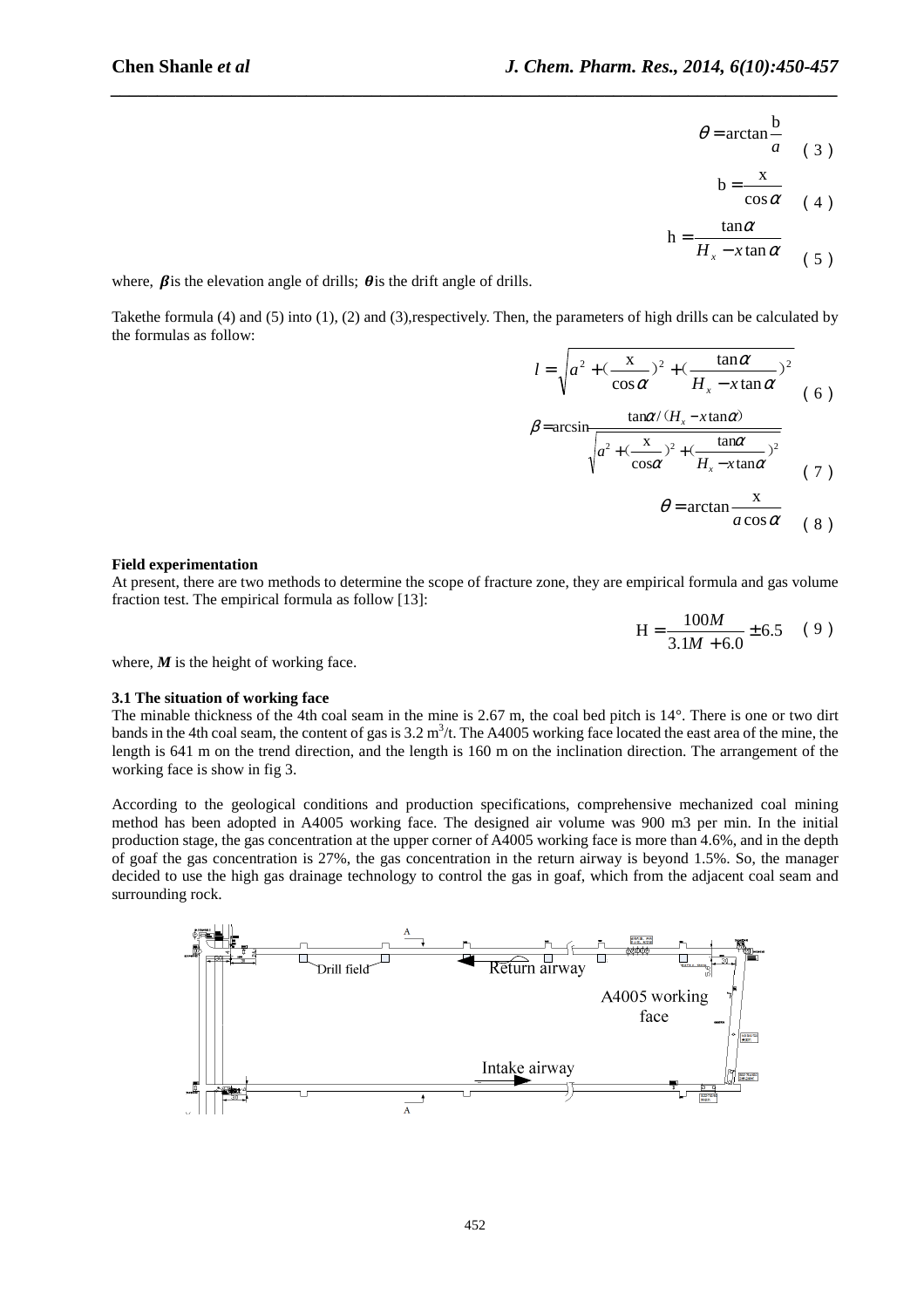

*\_\_\_\_\_\_\_\_\_\_\_\_\_\_\_\_\_\_\_\_\_\_\_\_\_\_\_\_\_\_\_\_\_\_\_\_\_\_\_\_\_\_\_\_\_\_\_\_\_\_\_\_\_\_\_\_\_\_\_\_\_\_\_\_\_\_\_\_\_\_\_\_\_\_\_\_\_\_*

**Fig.3 A4005Working-face arrangement** 

## **3.2 Test drills design**



**Fig.4 The arrangement of test high drills** 

As shown in fig 4, the distance between upper corner and drill field is 65 m, and the drill field's size (length\*width\*height) is 3 m\*3 m\*2.8 m. There 4 test drills are arranged in the drill field, along with the roof, direct to the working face, the dills' diameter is 75 mm. The covered scope of the working face is 19 m. After the 4 drills were executed, connect the drills to the drainage pipeline, and obligate one measure hole on the drainage steel tube in each drill. The parameters of drills as shown in table 1.

|  |  | Table 1. The parameters of test drills |  |  |  |
|--|--|----------------------------------------|--|--|--|
|--|--|----------------------------------------|--|--|--|

| drill hole | drift angle( $\degree$ ) | elevation angle( $\degree$ ) | length(m) |
|------------|--------------------------|------------------------------|-----------|
| 1#         | 1.4                      | 7.5                          | 65.8      |
| 2#         | 9.6                      | 9.3                          | 66.8      |
| 3#         | 9.6                      | 11.5                         | 67.23     |
| 4#         | 13.8                     | っち                           | 68.47     |

A test period is refers to the working face advanced 3 m, in every test period, we measured the gas concentration in each drainage drill hole, respectively. According to the change of concentration in every drill hole, we can reckon the scope of fracture zone with the difference position in the working face.

## **ANALYSIS AND DISSCUSION**

The test data as shown in table 2.

According to the data in table 2, we can draw the contour of gas concentration with the different *a* and*x*. As shown in following figures.

The fig.5 is the contour of gas concentration based on 1# drill hole test data. It shows that the gas concentration would be maximum value, when the distance is  $47 \sim 56$  m between drill field and upper corner, the distance is  $2 \sim 2.4$  m between upper corner and test point position at the working face. Then the scope offracture zone is 7~8 m.

The fig.6 is the contour of gas concentration based on 2# drill hole test data. It shows that the gas concentration would be maximum value, when the distance is 50~53 m between drill field and upper corner, the distance is 6~7 m between upper corner and test point position at the working face. Then the scope of fracture zone is  $10 \sim 10.5$  m.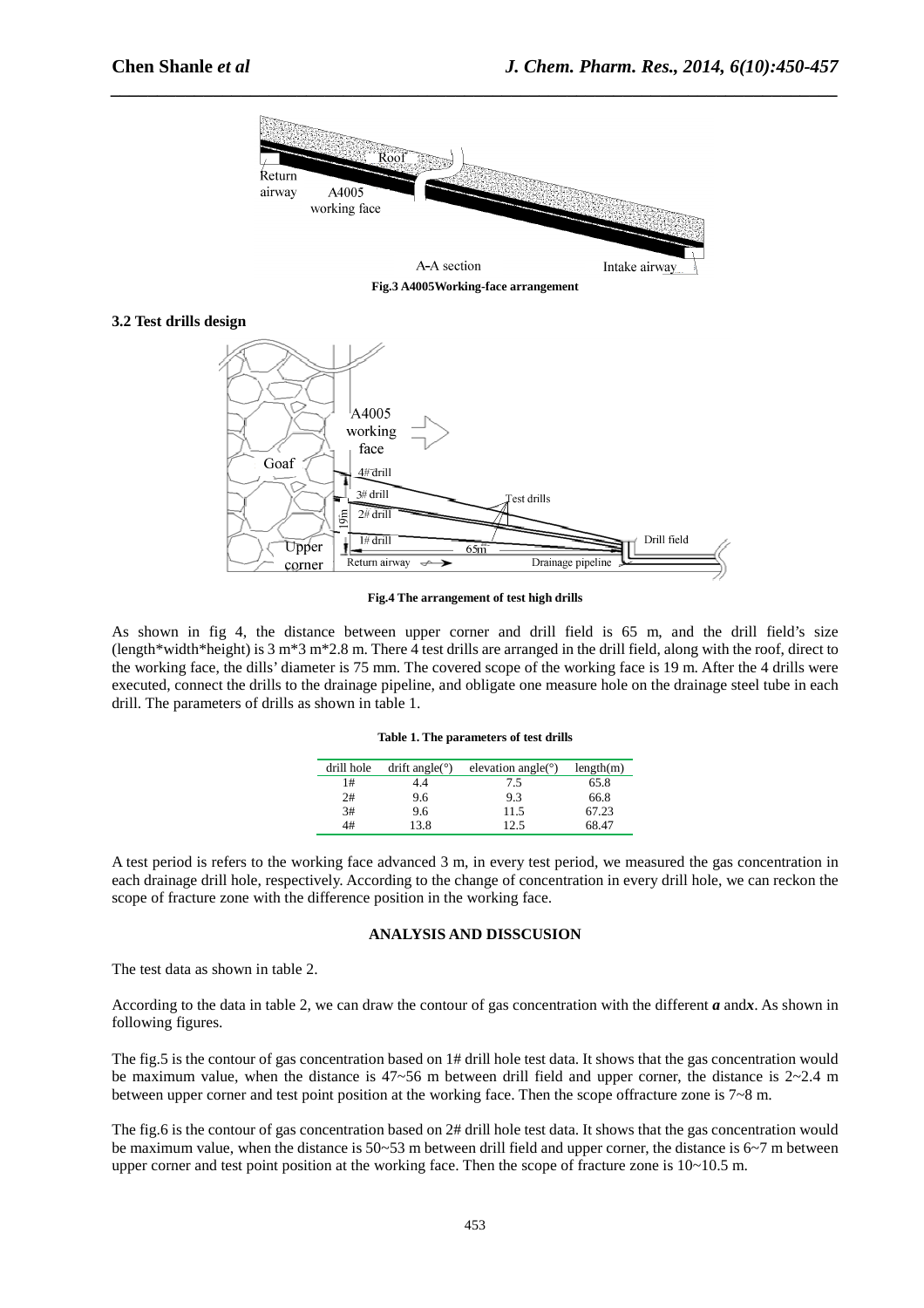| drill hole | a/m | $H_v/m$            | x/m        | gas concentration/% | drill hole | a/m   | $H_{\rm x}/\rm m$ | x/m   | gas concentration/% |
|------------|-----|--------------------|------------|---------------------|------------|-------|-------------------|-------|---------------------|
|            | 65  | 2.77<br>12<br>9.54 |            | 65                  | 15.66      | 7.42  | 13                |       |                     |
|            | 62  | 9.10               | 2.64       | 17                  | 3#         | 62    | 14.94             | 7.08  | 15                  |
|            | 59  | 8.66               | 2.51       | 25                  |            | 59    | 14.21             | 6.74  | 22                  |
|            | 56  | 8.22               | 2.39       | 27                  |            | 56    | 13.49             | 6.39  | 25                  |
|            | 53  | 7.78               | 2.26       | 26                  |            | 53    | 12.77             | 6.05  | 25                  |
| 1#         | 50  | 7.34               | 2.13       | 26                  |            | 50    | 12.05             | 5.71  | 28                  |
|            | 47  | 6.90               | 2.00       | 27                  |            | 47    | 11.32             | 5.37  | 26                  |
|            | 44  | 6.46               | 1.88       | 26                  |            | 44    | 10.60             | 5.02  | 27                  |
|            | 41  | 6.02               | 1.75       | 23                  |            | 41    | 9.88              | 4.68  | 24                  |
|            | 38  | 5.58               | 1.62       | 16                  |            | 38    | 9.16              | 4.34  | 25                  |
|            | 65  | 13.13              | 8.08       | 11                  |            | 65    | 18.23             | 11.90 | 16                  |
|            | 62  | 12.52              | 7.71       | 11                  | 4#         | 62    | 17.39             | 11.35 | 19                  |
|            | 59  | 11.92              | 7.33       | 14                  |            | 59    | 16.55             | 10.80 | 17                  |
|            | 56  | 11.31              | 6.96       | 23                  |            | 56    | 15.71             | 10.25 | 25                  |
| 2#         | 53  | 10.71              | 6.59       | 25                  |            | 53    | 14.86             | 9.70  | 27                  |
|            | 50  | 10.10              | 6.22       | 29                  |            | 50    | 14.02             | 9.15  | 27                  |
|            | 47  | 9.49               | 5.84       | 23                  |            | 47    | 13.18             | 8.60  | 29                  |
|            | 44  | 8.89               | 5.47       | 22                  |            | 44    | 12.34             | 8.06  | 26                  |
|            | 41  | 8.28               | 22<br>5.10 |                     | 41         | 11.50 | 7.51              | 26    |                     |
|            | 38  | 7.68               | 4.72       | 21                  |            | 38    | 10.66             | 6.96  | 23                  |



**Fig.5 The concentration contour line in 1# drill hole** 



**Fig.6 The concentration contour line in 2# drill hole** 

454

*\_\_\_\_\_\_\_\_\_\_\_\_\_\_\_\_\_\_\_\_\_\_\_\_\_\_\_\_\_\_\_\_\_\_\_\_\_\_\_\_\_\_\_\_\_\_\_\_\_\_\_\_\_\_\_\_\_\_\_\_\_\_\_\_\_\_\_\_\_\_\_\_\_\_\_\_\_\_*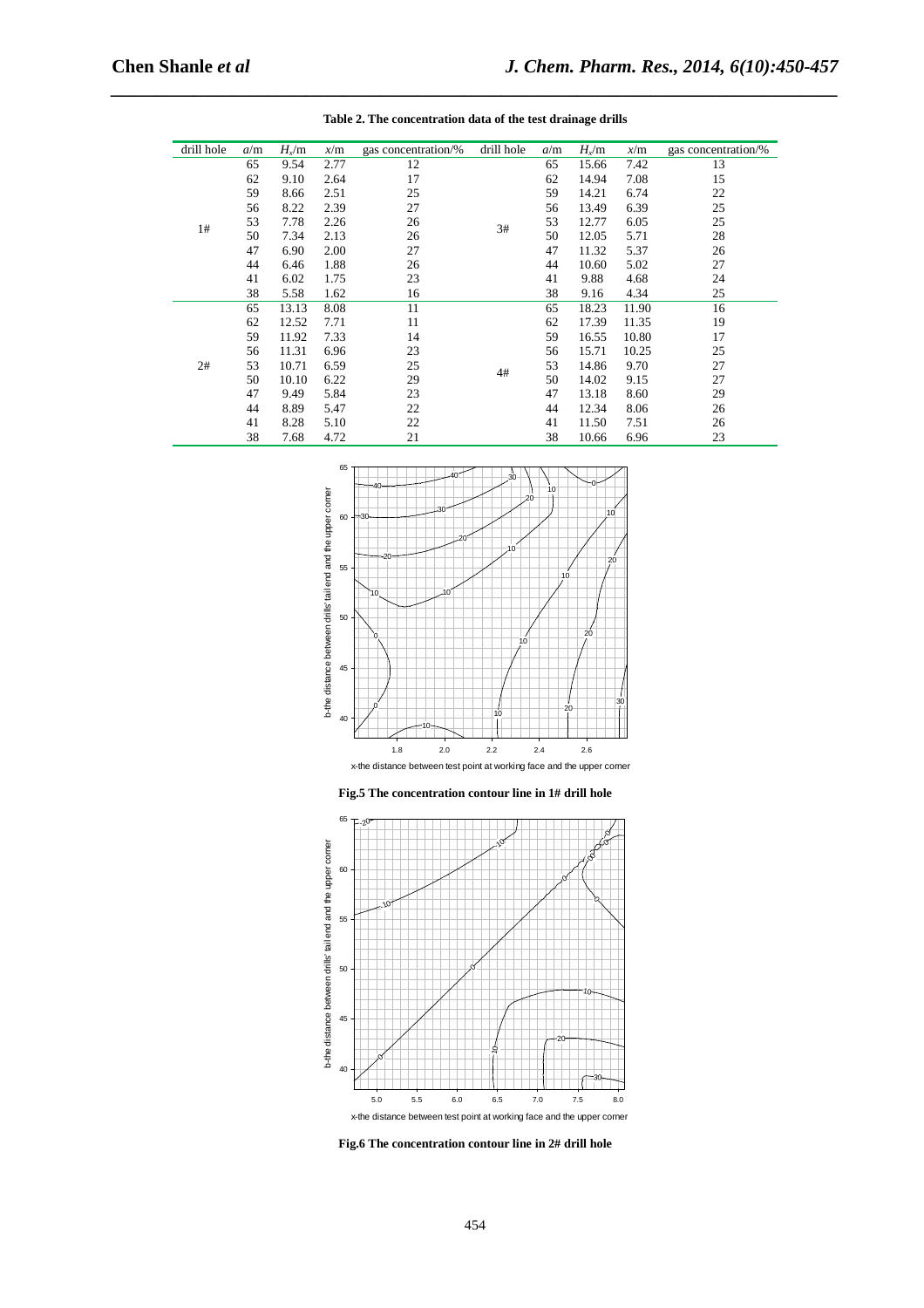

*\_\_\_\_\_\_\_\_\_\_\_\_\_\_\_\_\_\_\_\_\_\_\_\_\_\_\_\_\_\_\_\_\_\_\_\_\_\_\_\_\_\_\_\_\_\_\_\_\_\_\_\_\_\_\_\_\_\_\_\_\_\_\_\_\_\_\_\_\_\_\_\_\_\_\_\_\_\_*

**Fig.7 The concentration contour line in 3# drill hole** 



**Fig.8 The concentration contour line in 4# drill hole** 



**Fig.9 The height of fracture changing with** *x* 

The fig.7 is the contour of gas concentration based on 3# drill hole test data. It shows that the gas concentration would be maximum value, when the distance is 44~50 m between drill field and upper corner, the distance is 5~5.7 m between upper corner and test point position at the working face. Then the scope of fracture zone is  $10\nu$ 12 m.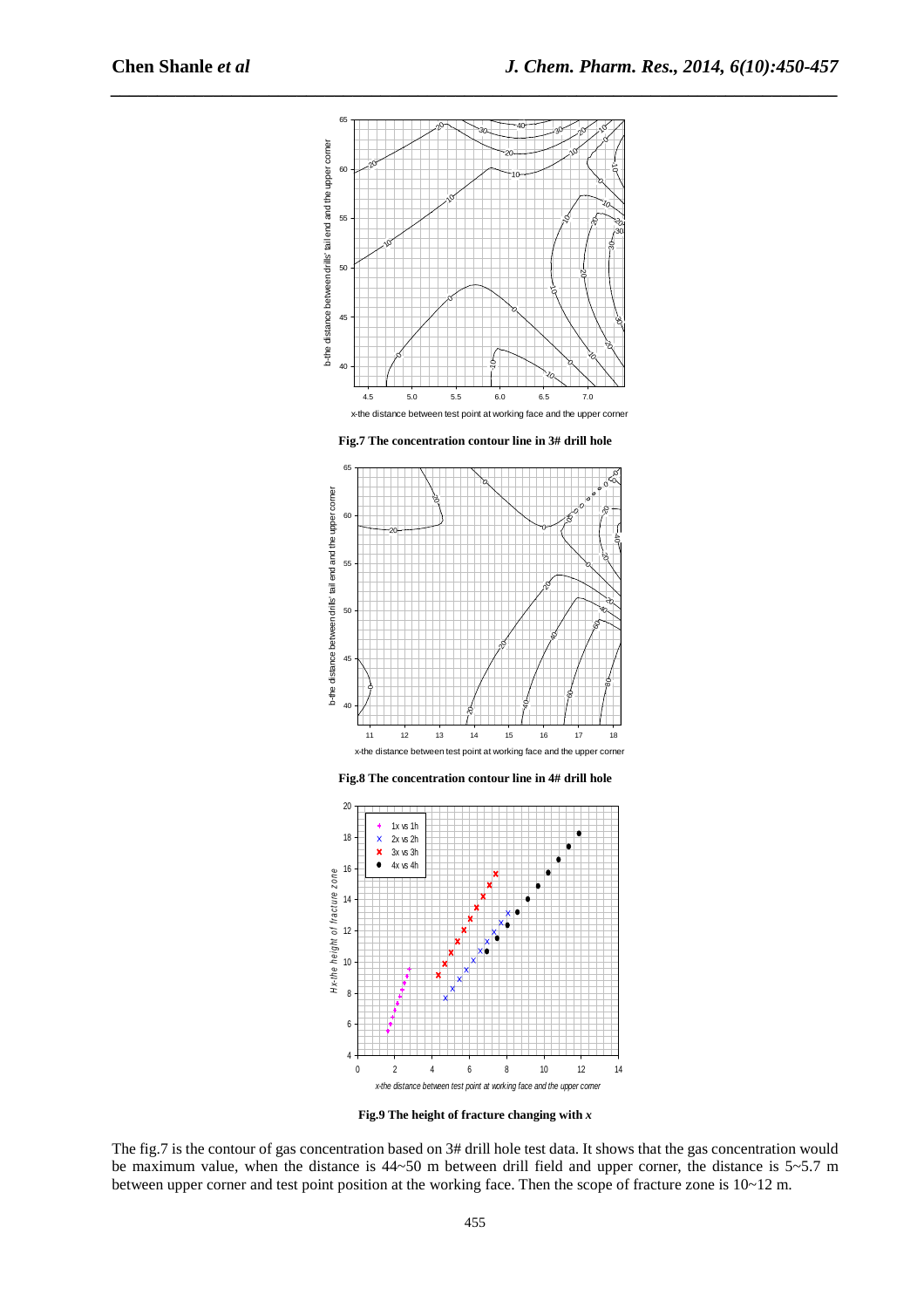The fig.8 is the contour of gas concentration based on 4# drill hole test data. It shows that the gas concentration would be maximum value, when the distance is  $47{\sim}53$  m between drill field and upper corner, the distance is  $8.5{\sim}10$  m between upper corner and test point position at the working face. Then the scope of fracture zone is 12~14 m.

*\_\_\_\_\_\_\_\_\_\_\_\_\_\_\_\_\_\_\_\_\_\_\_\_\_\_\_\_\_\_\_\_\_\_\_\_\_\_\_\_\_\_\_\_\_\_\_\_\_\_\_\_\_\_\_\_\_\_\_\_\_\_\_\_\_\_\_\_\_\_\_\_\_\_\_\_\_\_*



**Fig.10 The height of fracture changing with** *a*

With the increase of the *x*-distance and the *a*-distance, the scope of fracture zone will be increased also, as shown in fig.9 and fig.10. And these increases trend have the similar rate. In order to be precise grasp the scope of fracture zone, we compared the test scope with the scope calculated by empirical formula. The result is shown in table 3.

| $x$ -distance /m | Scope of fracture zone $(H_r/m)$ |                 |  |  |  |
|------------------|----------------------------------|-----------------|--|--|--|
|                  | test value                       | empirical value |  |  |  |
| $2 - 2.5$        | $9.39 - 10.39$                   |                 |  |  |  |
| $5 - 6$          | $12.39 - 13.39$                  |                 |  |  |  |
| $6 - 7$          | $13.39 - 15.39$                  | $11.32 - 24.32$ |  |  |  |
| $12 - 15$        | $14.39 - 17.39$                  |                 |  |  |  |

**Table 3. The scope of fractured zone** 

The table 3 shows that the scope of fracture zone obtained by empirical just given a scope of the scope in totally. The test results have given the different scope value that belong different position at the working face. Obviously, the test values were more in line with the actual situation.

## **CONCLUSION**

In this paper, we study the geometrical relationship of the drills, upper corner in the working face, the test position in the working face and the scope of fracture zone. The suitable scope of fracture zone is discussed. And the empirical scope of fracture zone is proven not matched the actual situation.

The field experiment confirms that the scope of fracture zone is different with the difference test point in the working face. At last, we gained some conclusions:

(1) With the distance increasing, between upper corner and drill field, and between upper corner and the test point in the working face, the scope of fracture zone will be increased also.

(2) At the different test point, it has the similar rate for the scope of fracture zone

The results of our investigation may supply important guidance for the gas control measure in the working face. Therefore, we can conclude the size of "O-shaped circle" in goal.

## **Acknowledgements**

The authors are grateful to editors and anonymous referees for their very valuable comments and suggestions, which have significantly helped improving the quality of this paper. Meanwhile, this paper is supported by the Science and